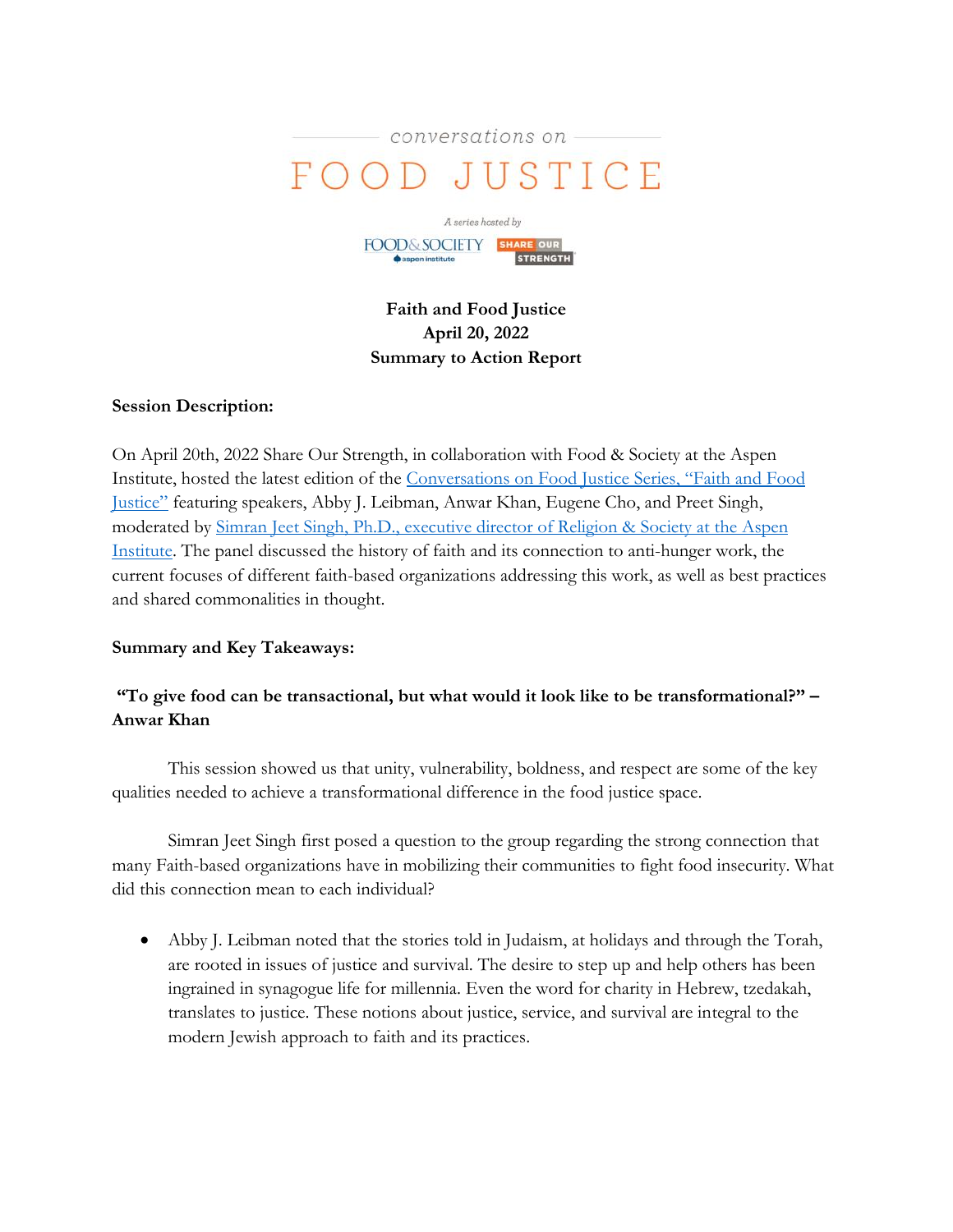• In the Sikh faith, in the 1400s, Guru Nanak acknowledged the importance of feeding the hungry. One of the guiding principles of Sikhism is sewa, which is defined as selfless service. You nourish yourself by nourishing others. Preet Singh provided this historical context to express the importance of food in Sikh culture, and convey that works of service combatting food insecurity have been inherent in the community since its inception.

Eugene Cho expressed these commonalities and shared thoughts between panelists succinctly when he said, "How can we not be engaged in this work? For us, our faith is part of our identity. […] It is the very essence of who we are. To not embody these values and convictions would in some sense be a betrayal of our own identity in many ways."

Though each panelist has personally felt a call to action to address food insecurity, it is the work they have done in their respective organizations that have made them uniquely positioned to create significant impact.

- Eugene is President and CEO of **[Bread for the World](https://www.bread.org/)**, an organization urging America's decision makers to end hunger at home and abroad by helping to inform policies that will shape our nation and the world. The organization is grounded in values of faith, human flourishing, justice, courage, prophetic voice, nonpartisanship, collaboration, and impact. He sees the biggest challenges to addressing food insecurity to be policy and connecting grasstops to grassroots.
- Abby J. Leibman is President and CEO of **[MAZON](https://mazon.org/)**, an organization inspired by Jewish values and ideals with the mission to end hunger among people of all faiths and backgrounds. Mazon's work focuses on the populations and the issues that are either going unaddressed or under-addressed by the larger anti-hunger movement. Abby, alongside Eugene, believes that policy changes are essential to progress in the anti-hunger space. She notes that it is through policy, law, and lawmakers that the community expresses itself and its priorities. When the community begins to prioritize food insecurity, this will influence the government's priorities.
- Preet Singh is Director of **[Khalsa Food Pantry](https://khalsafoodpantry.org/)**, a food pantry located in Pacoima, Los Angeles, with the goal of helping under-served families decrease the stress of obtaining groceries and providing food for their loved ones. Due to the COVID-19 pandemic, Preet noted that attendance rates have sky-rocketed, with over 1,000 families being served by the food pantry every week.
- Anwar Khan is President of **[Islamic Relief USA](https://irusa.org/ramadan/?utm_source=google&utm_medium=cpc&utm_source=google-ads&utm_medium=cpc&utm_campaign=&utm_term=islamic%20relief&device=c&network=g&placement=&creative=433963549407&matchtype=b&targetid=kwd-13186220&&campaign_id=9914373314&ad_group_id=97786707782&gclid=CjwKCAjwjZmTBhB4EiwAynRmD3BRd7k27Dunh56TXPfP1nR5hwi5XbwI51UiS2tFSLOk9GWmAdOGCRoCEHQQAvD_BwE)**, an organization with the mission to provide relief and development in a dignified manner regardless of gender, race, or religion, and works to empower individuals in their communities and give them a voice in the world. 80% of Islamic Relief USA's 240 local partners in America are Muslim, but 20% are not.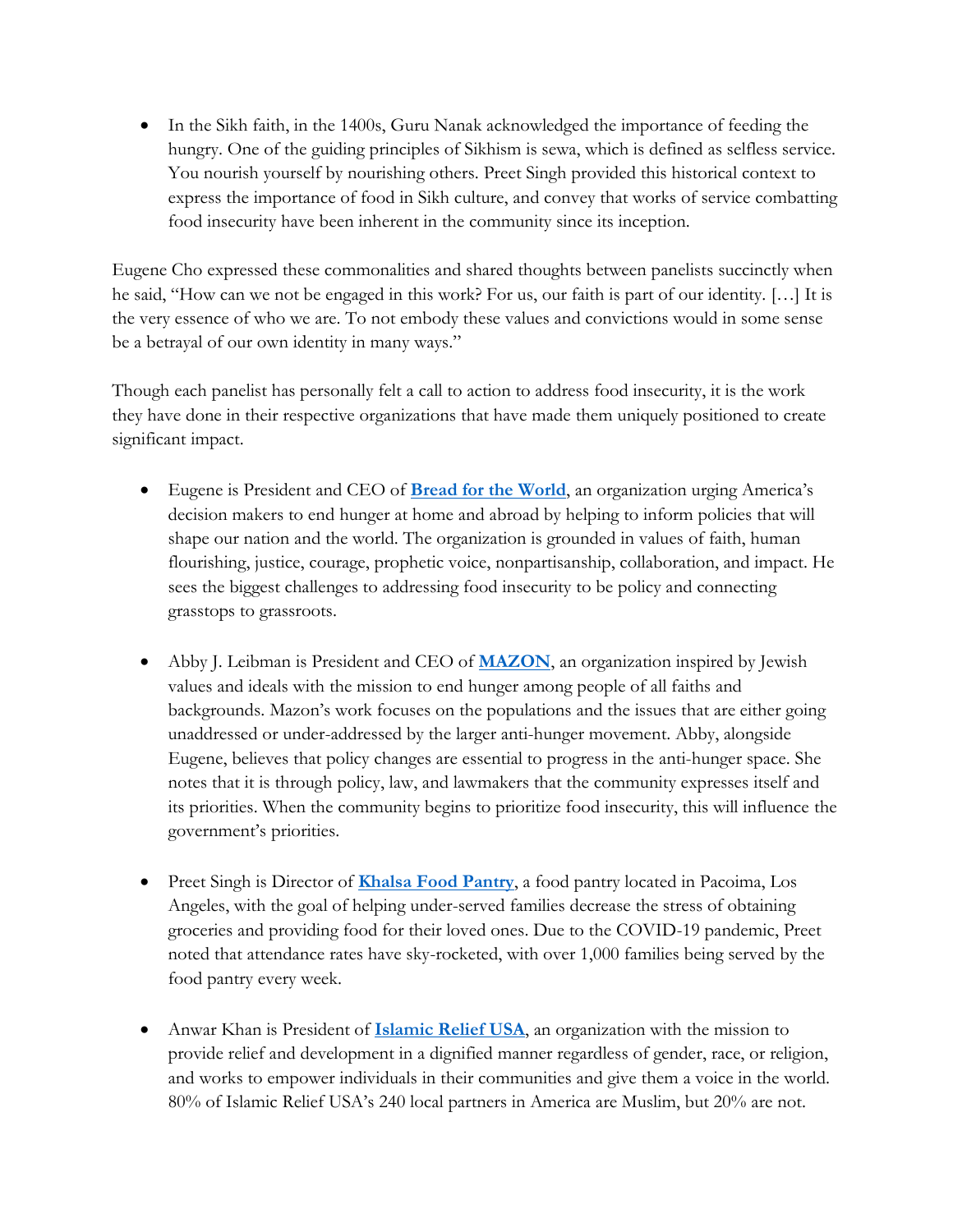Being Muslim is not a requirement to receive care. Anwar noted that providing those in need with direct services is the traditional avenue that people of faith have addressed this work, but advocacy has become increasingly important.

When asked by Simran what best practices each panelist has followed to ensure the work to fight food insecurity is effective, there was collective agreement that perspective, education, stamina, and compassion are all important aspects of doing the work successfully. Abby expressed that so many different issues intersect with hunger, and it essential to shift your perspective in order to identify these problems and incorporate them into solution planning. Though you may not see the connection at first, rising gas prices, for example, will impact how families are able to access food. Anwar noted the importance of educating yourself. If you do something the wrong way, learn to do it the right way. It is easier to ask someone to teach you, than it is to have to start from the beginning. Preet and Eugene articulated the importance of securing stamina to prevent burnout. Anti-hunger work is incredibly taxing. It is essential to create barriers to exhaustion, because there is a duty in the anti-hunger space to continually serve to those in need. As Abby noted, "The food insecure people in America wish that this war was over too, [we] have a responsibility to them […] to not give up".

With final remarks, panelists had very insightful summations of the session and their thoughts. Anwar tied back to his faith and said, "When we pray, when we read our scripture, or when we do our worship – that is about improving ourselves. When we feed others and help others – it is about changing society and seeing what effect our prayers and all of the knowledge we've gained as people of faith has had." Eugene ended the session with this statement: "Let's elevate the importance of empathy. For our hearts to remain tender, […] vigorous, and committed, because even as we speak we know that there are children in the wealthiest nation in the world […] that are effected by a lack of food."

Regardless of religious background or faith, all of our panelists shared commonalities in their work to address food insecurity. Every panelist works at an organization that provides support to individuals regardless of their faith and background. As Eugene noted, "In all of our respective traditions, we realize that to love our neighbors, it is not simply to love those that look like you, think like you, feel like you, or even worship like you." It is important to also realize the impact that Faith-based organizations have in the anti-hunger space. Preet revealed that 70% of all food pantries, and 27% of shelters are run by faith-based non-profits (Aron and Sharkey 2002; Poppendieck 1998). Faith-based organizations are committed to this work, and are

#### **References:**

Aron, Laudan Y., and Patrick T. Sharkey. 2002. The 1996 National Survey of Homeless Assistance Providers and Clients: A Comparison of Faith-Based and Secular Non-Profit Programs. Washington, DC: U.S. Department of Health and Human Services, Assistant Secretary for Planning and Evaluation.